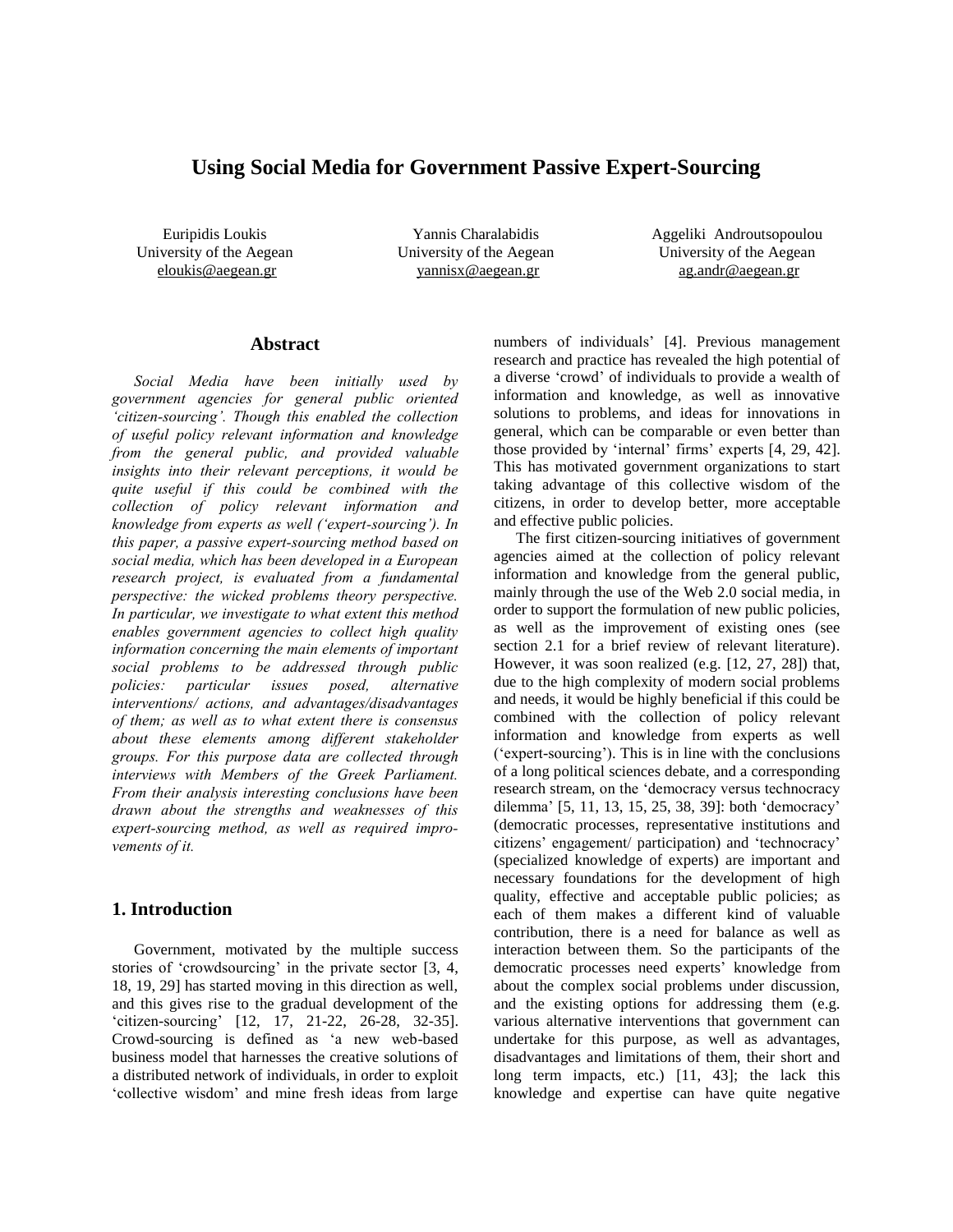impacts on the quality and effectiveness of the formulated public policies (e.g. can lead to public policies which are inefficient, ineffective, or have negative long term effects).

Therefore, it is necessary:

i) to develop efficient and effective ICT-based methods for supporting the practical application of 'expertsourcing', defined as the collection of policy relevant information and knowledge from experts;

ii) and then to evaluate them from various perspectives, in order to gain a better understanding of their potential, strengths and weaknesses, and also identify possible improvements of them, in order to achieve high levels of effectiveness and maturity in this area.

Our paper makes a contribution towards the second of the above two research directions. It evaluates an advanced expert-sourcing method based on social media use, which has been developed as part of the European research project 'EU-Community' (project. eucommunity.eu/), from a fundamental perspective: the wicked problems theory perspective (used as our main theoretical foundation and lens in this study) [10, 16, 23, 24, 41] (see section 2.2 for a brief review of it). So the main research questions our study attempts to address are:

*a) to what extent this method enables government agencies to collect from experts high quality information concerning the main elements of important social problems that have to be addressed through public policies: particular issues posed, alternative interventions/actions, and advantages/disadvantages of them ?*

### *b) and also concerning the extent of consensus about these elements among different stakeholder groups ?*

The evaluated method performs ICT-based 'passive' expert-sourcing, by retrieving content that has already been published by experts in various social media accounts and other online sources (e.g. websites), without any active stimulation by government, and then making sophisticated processing of it, using text/opinion mining and reputation management techniques. Its development (having the above-mentioned 'democracy versus technocracy' research as theoretical foundation), as well as the main capabilities it provides are described in [1]; however, for the sake of completeness of this paper a brief outline of this method is given in section 3.

This paper is structured in seven sections. In the following section 2 the background of our research is presented. Then in section 3 an outline of the abovementioned 'passive' expert-sourcing method is provided. In section 4 we describe the framework we have developed for the evaluation of this expertsourcing method, based on the wicked problems theory. It is followed by the research method of our study in section 5. The results of the evaluation of the above method are presented in section 6. In the final section 7 the conclusions are summarized and future research directions are proposed.

# **2. Background**

### **2.1. Government Citizen-Sourcing**

Social media, defined as "a group of Internet-based technologies that allows users to easily create, edit, evaluate and/or link to content or other creators of content" [20], provide extensive capabilities for interactivity and collaboration between government agencies and citizens, so they constitute an ideal technological tool for the low cost support of wide and inclusive citizen-sourcing [14, 32, 34]. This has led to a growing exploitation of social media for citizensourcing in the public sector, as well as considerable relevant research. Comprehensive reviews of this research are provided in [30, 31]. The second and more recent of them [31] has identified six main categories of research in this area:

- The first and most extensive of them concerns the use and management of social media by government agencies, dealing mainly with the activities of government on social media (e.g. social media presence, frequency and type of government-generated content) and government social media strategy (e.g. social media governance structures, policies, and organizational capacities).

- The second category concerns the effects of the external context of the social media exploitation by government, focusing of the impact of the sociodemographics of the involved citizens, their trust in government, the digital divide, as well as the institutional, political and legal context, the national policies and the macro-economic characteristics of a country, national policies.

- The third and fourth categories are much less extensive, and are dealing with the involved citizens'/users' characteristics (e.g. age, education, gender, race), as well as behavior (e.g. types of content generated by them, level of interaction and networking among them).

- Even smaller is the fifth category, dealing with the effects of social media use by government, mainly on the power of the citizens and the politicians, as well as the interest and engagement of citizens in politics, and their perceptions about government transparency, efficiency, etc.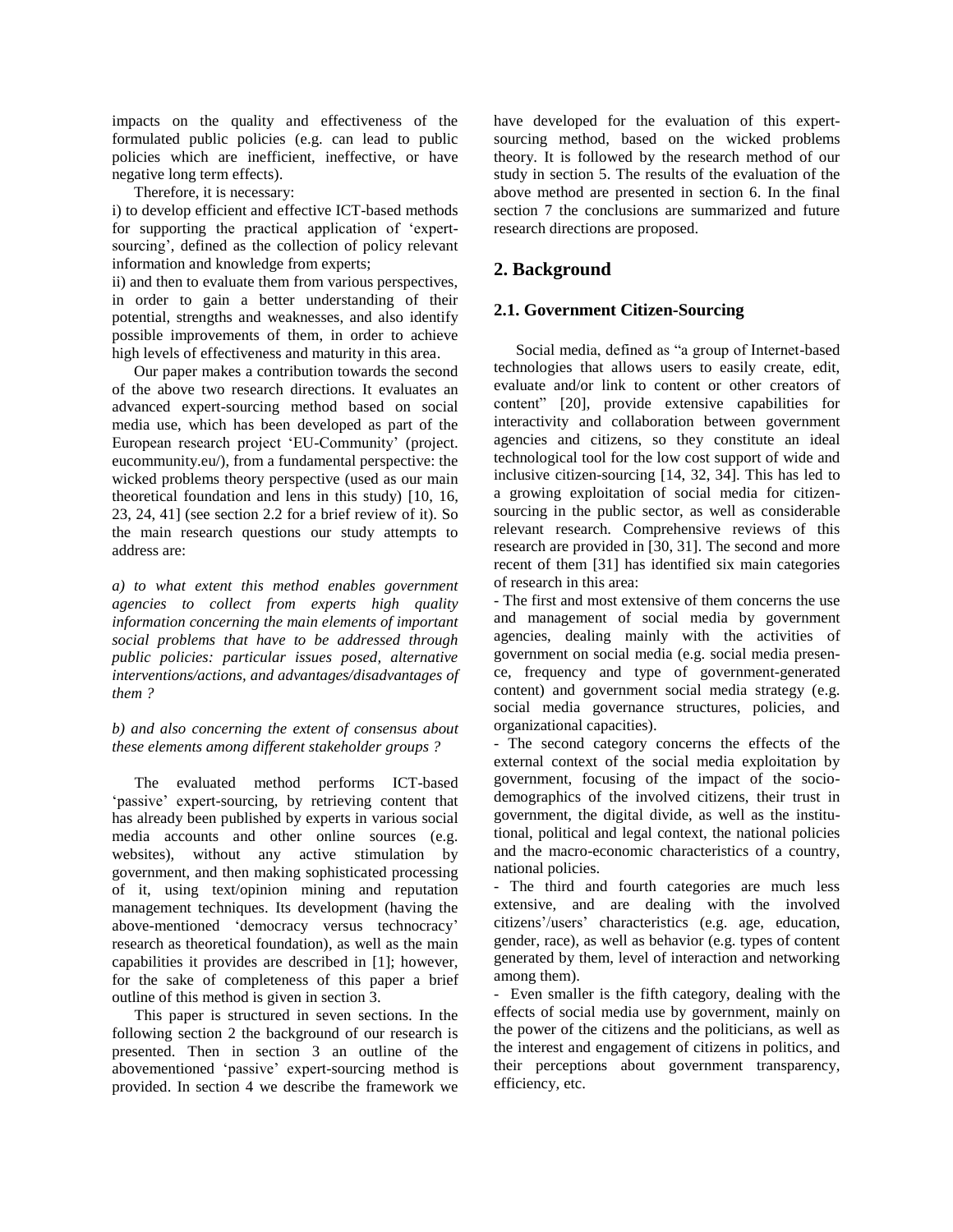- However, the smallest of these categories is definitely the sixth one, dealing with the platforms used by government for the effective exploitation of social media for citizen-sourcing (for posting content to multiple social media accounts, as well as for monitoring citizens' responses and analyzing them). As our paper is dealing with this research category we review it in more detail in the following paragraphs.

Most of this government citizen-sourcing research is focusing on 'active citizen-sourcing', which uses government agencies' social media accounts (or even web-sites) in order to pose a specific social problem or public policy (existing or under development), and solicit relevant information, knowledge, opinions and ideas from the general public [6, 12, 26, 27, 32, 35-37]. For instance [35] has developed a framework for the description and analysis of government agencies citizen-sourcing initiatives, which includes four main types of them: a) contest (=competition-driven citizensourcing, with material (usually monetary) incentives (e.g. cash, prizes) or/and career opportunities; b) wiki (= collaborative website that can be edited directly using a web browser by anyone with access to it, with non-monetary reasons motivating participation, such as amateurism (commitment to hobbies) and altruism (voluntary contribution to society)); c) social networking (= forum for discussion and interaction, which motivates participation primarily through the desire and expectation of forming new relationships and strengthening existing ones); d) social voting  $(= it)$ allows citizens to post their own ideas, make comments on others' ideas, and rate them; they provide a unique motivator for engagement: citizens can make their voices be heard by other citizens and by the government). In [32] is developed and analyzed the Challenge.gov initiative the U.S. Office of Management and Budget, which was based on an ICT platform that enables U.S. federal agencies to launch contests for solutions to various types of policy-related problems they face, and citizens to participate in them by proposing solutions, and also reviewing and evaluating solutions provided by others, voting on solutions, and even to get involved in the implementation of solutions and the subsequent evaluation of them. In [12] is developed and evaluated a method for highly automated exploitation of multiple web 2.0 social media by government agencies for collecting policy-related information, knowledge and ideas from citizens. It is based on a central ICT platform, which: a) publishes automatically various types of policy-related content (e.g., short text long text, images, video about an existing or under formulation public policy) in multiple social media accounts of a government agency, and solicits citizens' feedback on them; and b) collects automatically from

these multiple social media accounts data on citizens' interactions with the above content (e.g., views, comments, ratings, votes, etc.), and makes advanced processing of them. This method is evaluated using a multi-perspective evaluation framework, which includes three evaluation perspectives: a technological, a political and an organizational one.

Subsequently, a new 'passive citizen-sourcing' approach based on social media has been developed [2, 28, 44]. In this approach government agencies have a less active and more passive role, aiming to exploit policy-related content that has been generated by citizens freely, without any active stimulation or direction by government, in various external (i.e. not belonging to government agencies) social media or web-sites (e.g. political fora and blogs, Facebook, Twitter, etc. accounts, news web-sites, etc.). The analysis of this content using text/opinion mining techniques can extract from it useful information and knowledge of citizens concerning important social problems and public policies we are interested in. In [28] such a passive citizen-sourcing method based on social media is developed and then evaluated using a multi-perspective evaluation framework, which includes three evaluation perspectives: a political, a crowd-sourcing and a diffusion potential one.

However, the above research concerning the use of social media for active and passive citizen-sourcing focuses on the general public, i.e. on the collection of policy-related information and knowledge from the general public. The evaluations of these first citizensourcing initiatives [12, 27, 28] have concluded that they provide useful information and knowledge concerning important social problems and existing or proposed public policies for addressing them, as well as valuable insights into the perceptions of the general public. Nevertheless these evaluations have also concluded that in order to collect higher quality policyrelated information and knowledge it would be highly beneficial to target – beyond the general public – also knowledgeable experts on the particular social problem or public policy of interest; therefore citizen-sourcing should be combined with (but not replaced by) expertsourcing. However, limited research has been conducted towards the development of efficient and effective expert-sourcing methods, practices and platforms, and in general there is limited knowledge in the area of expert-sourcing. Some first attempts in this direction have been made as part of the European research project 'EU-Community', which lead to the development of an advanced passive expert-sourcing method based on social media exploitation [1] (briefly outlined in section 3). Our paper contributes to the enrichment of the existing limited knowledge base in the expert-sourcing area by evaluating the above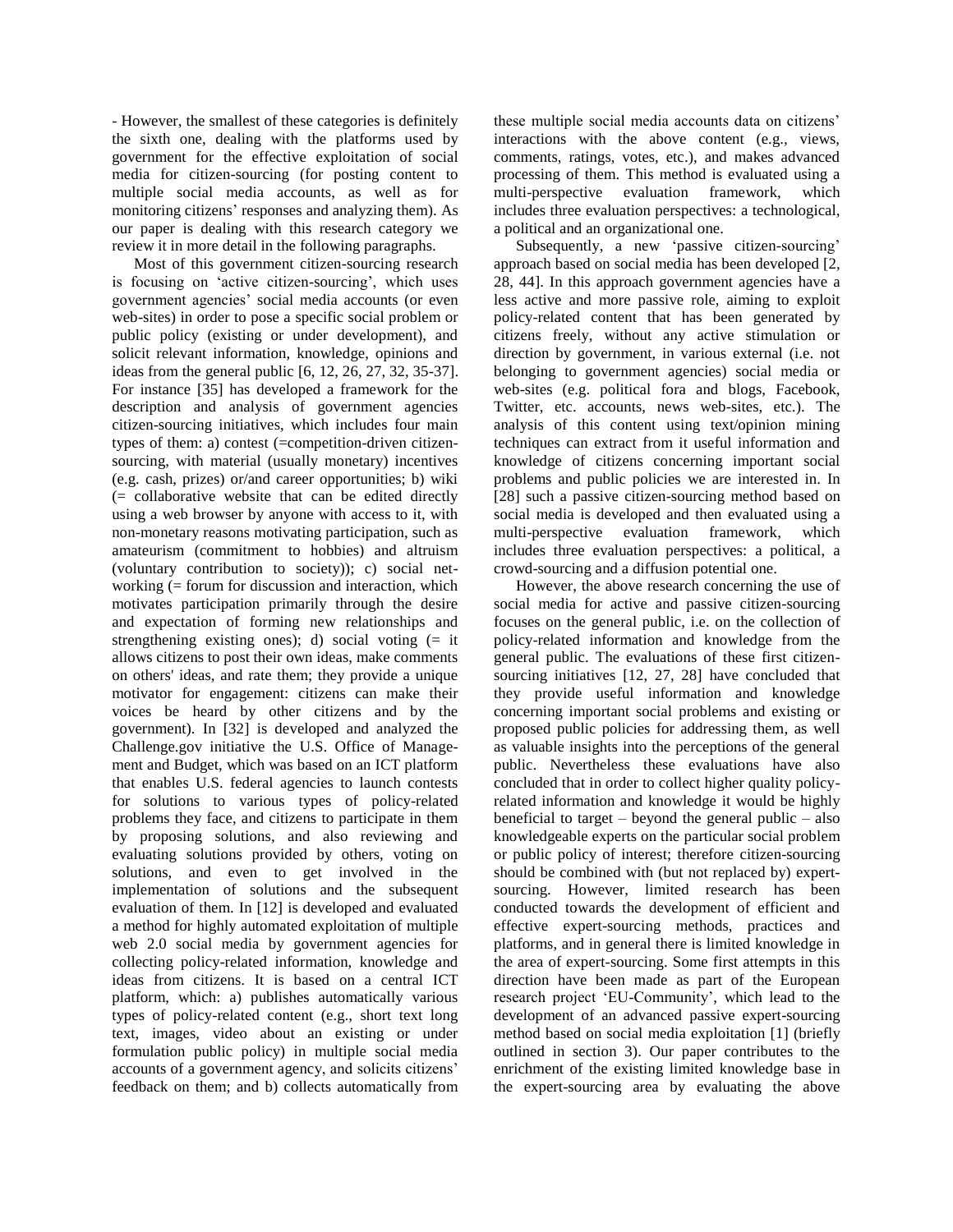method from a very important perspective: the wicked problems theory perspective (see following section).

### **2.2 Wicked Problems Theory**

Political sciences research has revealed that the problems of modern societies have become not only highly complex, but also 'wicked', and this makes the design of appropriate public policies for addressing them even more difficult [10, 16, 23, 24, 41]. In particular, previously most social problems had clear and widely accepted definitions and objectives, which were widely accepted in the society; therefore they could be solved through 'first generation' mathematical optimization methods, which determine the optimal solution that achieves some predefined objectives with the minimal resources. However, in the last decades societies became more heterogeneous in terms of culture, values, concerns and lifestyles, so most social problems tend to lack clear and widely acceptable definition and objectives, having many stakeholders with different and heterogeneous problem views, concerns and objectives; this kind of problems are called 'wicked'.

According to [41] wicked policy problems necessitate the use of more complex 'second generation' methods for addressing them, which include a first stage of consultation among problem stakeholders, aiming to formulate a shared understanding and definition of the problem, and then a second stage of mathematical optimization analysis of the well-defined at this stage problem in order to determine the best solution. In the above critical first stage discourse and negotiation should take place, in order to synthesize differing views and opinions of the stakeholders, and finally to formulate a shared definition of the problem and the objectives to be achieved. Having these as a base mathematical optimization methods can be used for determining the optimal solution.

Subsequent research on this 'second generation' approach for addressing wicked social problems has revealed that its first stage can be greatly supported by the use of appropriate information systems, termed as 'issue-based information systems' (IBIS), which allow stakeholders to enter and exchange information about their perceptions on the main elements of a social problem, which are: i) 'topics' (meant as broad discussion areas); b) 'questions/issues' (particular problems to be addressed within a discussion topic); c) 'ideas' (possible alternative answers-solutions to these questions/issues); d) 'arguments' (positive or negative - evidence or viewpoints that support or object to these ideas/alternatives) [7, 8, 23, 24].

Therefore, it is quite important to evaluate an expert-sourcing method from this fundamental perspective:

- to assess to what extent it is useful for addressing the abovementioned fundamental difficulty of modern policy-making : to what extent it enables the collection of high quality information and knowledge concerning the above main elements of a social problem we want to address through appropriate public policies: questions/issues, solutions/ideas and positive/ negative arguments on them, as perceived by various problem stakeholder groups ?

## **3. A Passive Expert-sourcing Method**

An advanced expert-sourcing method based on social media has been developed in the European research project 'EU-Community' (project. eucommunity.eu/), as mentioned in the Introduction. Its development, theoretical foundations and capabilities are described in [1], however in this section a brief outline of it is provided for the sake of completeness of this paper.

This passive expert-sourcing method is based on the automated retrieval from multiple social media accounts or web-sites of information about:

i) experts on various predefined policy related topics,

ii) as well as relevant online texts and postings that have been published by such experts,

and then the advanced processing of this information using text/opinion mining as well as reputation management techniques.

The first component of the ICT platform supporting the application of this method maintains a directory of profiles of individuals possessing high levels of knowledge, expertise and credibility in one or more predefined topics related with EU policies. Data about these individuals are collected and included in the corresponding database automatically through crawlers, which crawl at regular time intervals various external sources, which can be numerous pre-defined social media accounts (e.g. LinkedIn, Twitter, etc.) and websites (e.g. Euractiv.com, EUR-Lex, Europa Whoiswho directory, RSS Feeds, blogs and news sites). This component also calculates 'reputation scores' for these experts (per topic), using a synthetic algorithm based on the following criteria: selfevaluation, peer-assessment (based on endorsements from other experts), 'business card' reputation (based on the reputation ranking of the organization he/she works in, or committees he/she belongs to, and his/her position in it), documents assessments (results of assessments of his/her authored documents' by their readers), network value (level of influence as the sum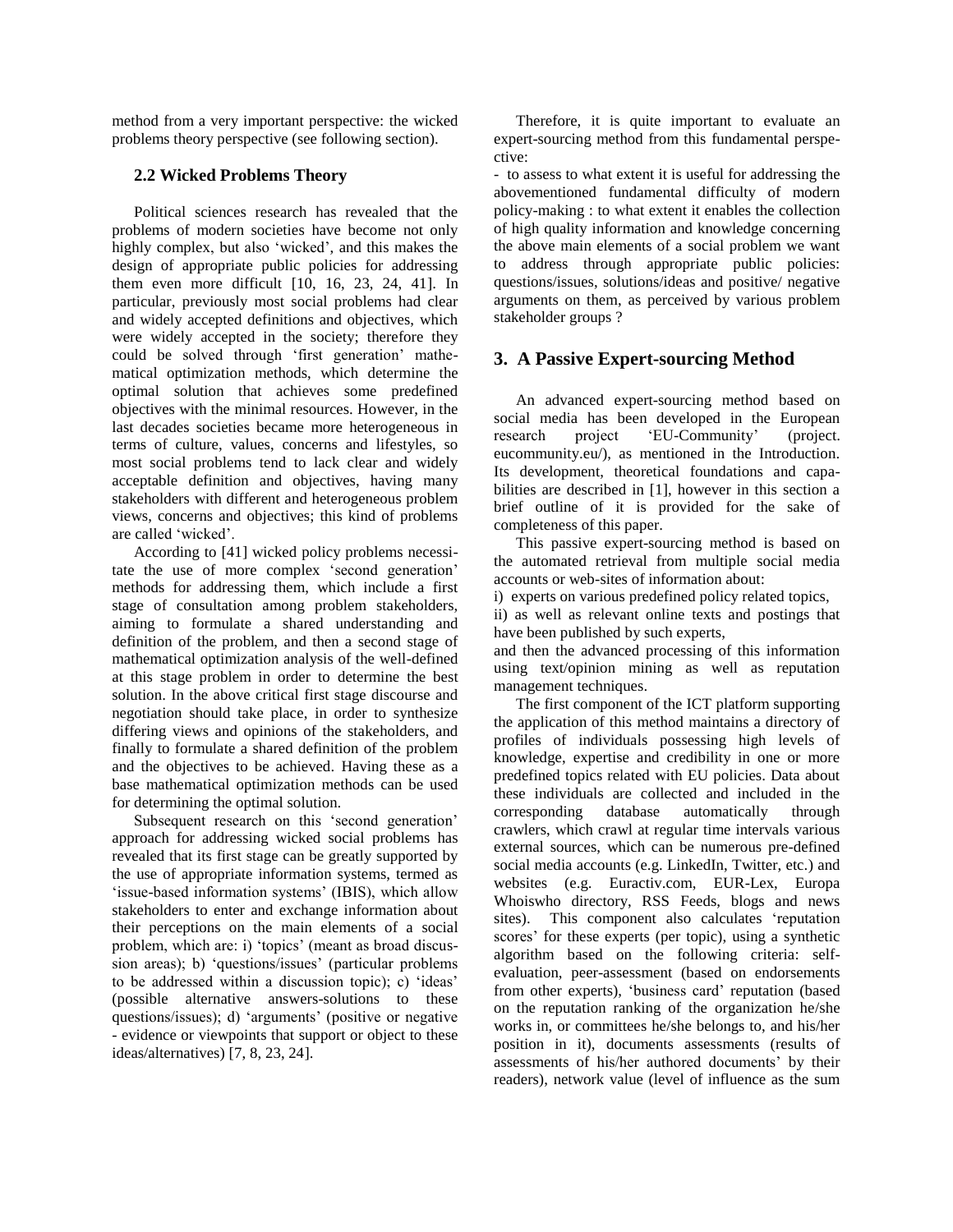of his/her network connections), past rankings (taking into account reputation rankings in previous months), offline reputation (manually added for persons with no online presence). This component provides extensive experts' search capabilities, using various criteria (e.g. country, EU policy, topic, etc.); it returns experts found in its database in descending reputation score order (showing first the most reputable ones).

The second component of the ICT platform supporting the application of this method maintains a database of relevant documents concerning the abovementioned predefined policy related topics of interest. For this purpose it crawls at regular time intervals various external sources of content related to EU policies, such as social media accounts, blogs and web-sites of EU institutions (e.g. European Commission), relevant media (such as EurActiv, European Voice, EU Observer) and various EU policy stakeholders (such as various business and professional associations and NGOs' portals). These documents (blog posts, social media content, online comments, word/pdf documents, web pages, etc.) are first related to the most relevant policy topic(s), and possibly linked to one or more authors in the above individual experts' database. Next, for each document its quality and relevance is rated with respect to the above policy topic/subtopic(s), using an algorithm based on the following criteria: author (his/her credibility ranking for the specific topic/subtopic as provided by the

**TTIP** (eurlex)

reputation management algorithm described above), and ratings by other experts submitted in the platform, with respect to quality, accuracy, value and relevance (weighted by the reputation score of each of these experts). Also, the above documents undergo sophisticated processing using text/opinion mining and sentiment classification techniques, in order to identify the polarity of their orientation (positive, negative or neutral). These documents are structured around user defined 'policy processes': as policy process can be modelled any prospective, ongoing or completed E.U. legislative procedure, or any political debate in general.

The third component of the ICT platform provides a timeline visualization (see Figure 1), which shows for a policy process selected by the user the main relevant documents, based on their calculated relevance as well as authors' reputation, in a temporal order. The documents are clustered under the stages of the particular policy process, as they are defined by the user who has created it, using different colors to reflect different authors' categories (e.g. academics and researchers, think tanks, EU institutions, national, regional and local government organizations, international organizations, civil society organizations, business/trade union, press-media). Also, for each document this component provides an interface, where its readers can rate its accuracy, value, relevance and timeliness, and also enter comments on the document, so that an informal discussion on it can be stimulated.

百日日日日

Add a document to this process



**Figure 1. Visualisation of expert sourcing results**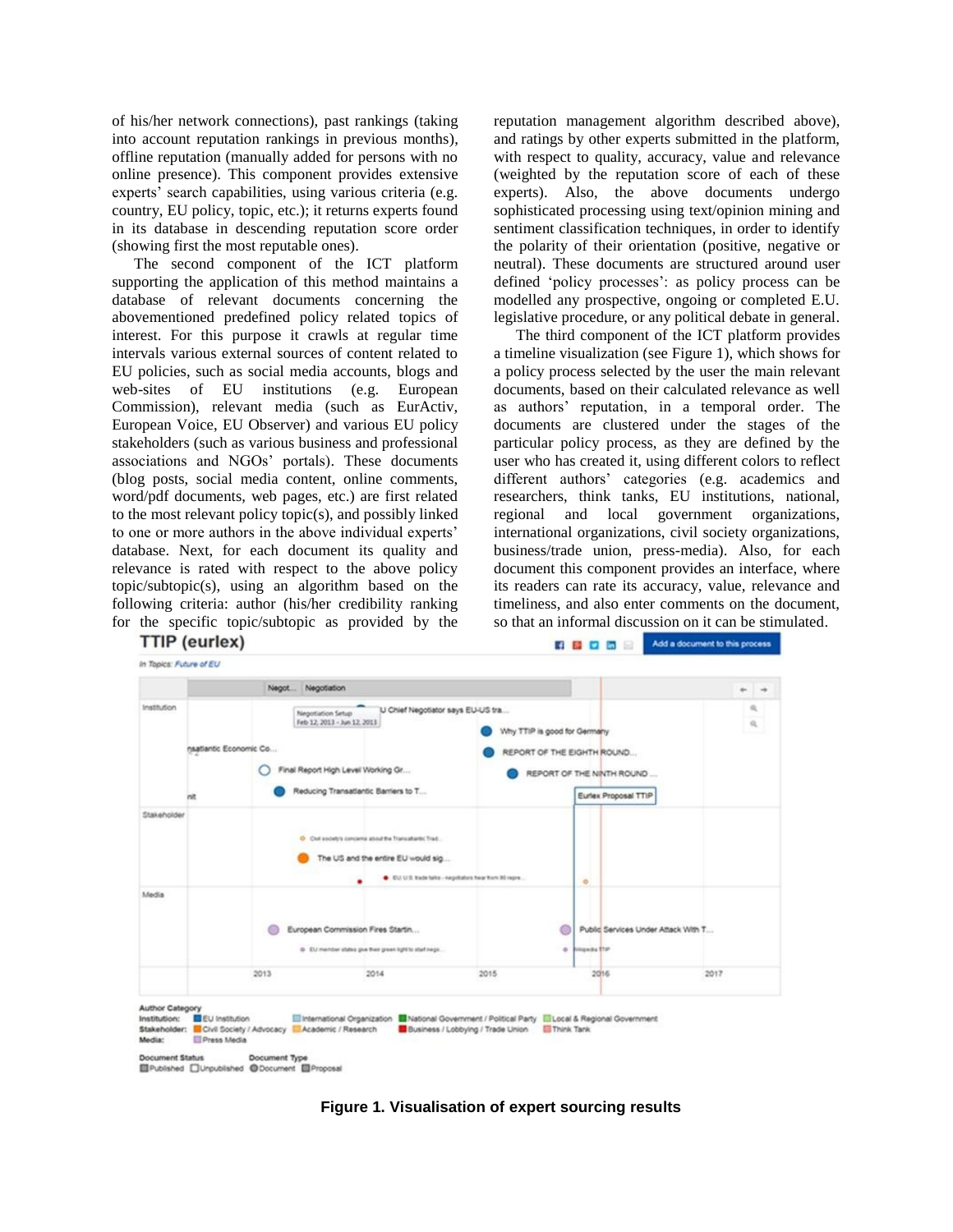### **4. Evaluation Framework**

Based on the wicked problems theory (section 2.2) we developed a framework for the evaluation of this expert-sourcing method, which is however of much wider applicability (it can be used for the evaluation of any active or passive citizen-sourcing or expertsourcing method). As mentioned in sections 1 and 2, social problems have become not only highly complex but also 'wicked', so for the development of effective public policies for addressing them it is necessary to collect extensive information and knowledge about their main elements (questions/ issues, ideas/proposals for resolving each of them, and relevant positive and negative arguments) as perceived by various problem stakeholder groups. Therefore the fundamental perspective from which an expert-sourcing (or citizensourcing) method should be analysed should be this wicked problems perspective.

So our evaluation framework, shown in Table 1, aims to assess to what extent the particular expertsourcing method is useful for addressing this fundamental difficulty of modern policy-making: to what extent it enables us to identify for the social problems we have to address through public policies:

- the particular issues that are posed,

- proposals of actions/interventions in order to resolve them,

- and positive and negative arguments concerning such existing proposals;

- also, the existing attitudes/sentiments (positive or negative) concerning the above problem elements (i.e. issues, proposals, arguments),

- and time wise changes of them (e.g. with respect to their intensity, or attitudes/sentiments against them).

Furthermore, our evaluation framework also assesses to what extent the particular method is useful for discovering whether in general there is consensus about the above problem elements (issues, proposals, arguments) among the existing stakeholder groups, or there are sub-groups having different perceptions about them.

### **5. Research Method**

In order to evaluate the expert-sourcing method outlined in section 3 using the framework presented in the previous section 4 three pilot applications of this method have been conducted. In each of them a large

### **Table 1. Evaluation Framework**

To what extent this expert-sourcing method is useful in order to identify for the underlying social problems that have to be addressed by various public policies:

- the particular issues that are posed,
- particular proposals of actions/interventions in order to resolve them,
- positive and negative arguments concerning such existing proposals,
- the existing attitudes/sentiments (positive or negative) concerning the above problem elements (i.e. particular issues, proposals, arguments)

- time wise changes of the above problem elements (i.e. issues, proposals, arguments), e.g. with respect to their intensity, or attitudes/sentiments against them

- and also whether there is in general consensus about the above problem elements (issues, proposals, arguments), or there are sub-groups having different perceptions on them,

number of online sources (social media accounts, political blogs, web-sites) were crawled in order to retrieve and store expert profiles and also various types of documents (e.g. blog posts, social media content, online comments, word/pdf documents, web pages, etc.) concerning one specific highly important policy related topic; the following topics were selected by the 'EU-Community' project partners:

- Innovation and Entrepreneurship
- Energy Union
- and future of the European Union.

Then five interviews were conducted with five Members of the Greek Parliament, with each of them having a duration of about 1.5 hour. They included initially a presentation of this ICT-based passive expert-sourcing method and its supporting ICT platform; then the MPs were asked to use the platform in order to perform searches of experts and documents concerning the above three topics, examine and understand the results' visualizations, and then see in more detail document-level information and content, with our assistance. Finally we collected assessment data about this passive expert-sourcing method from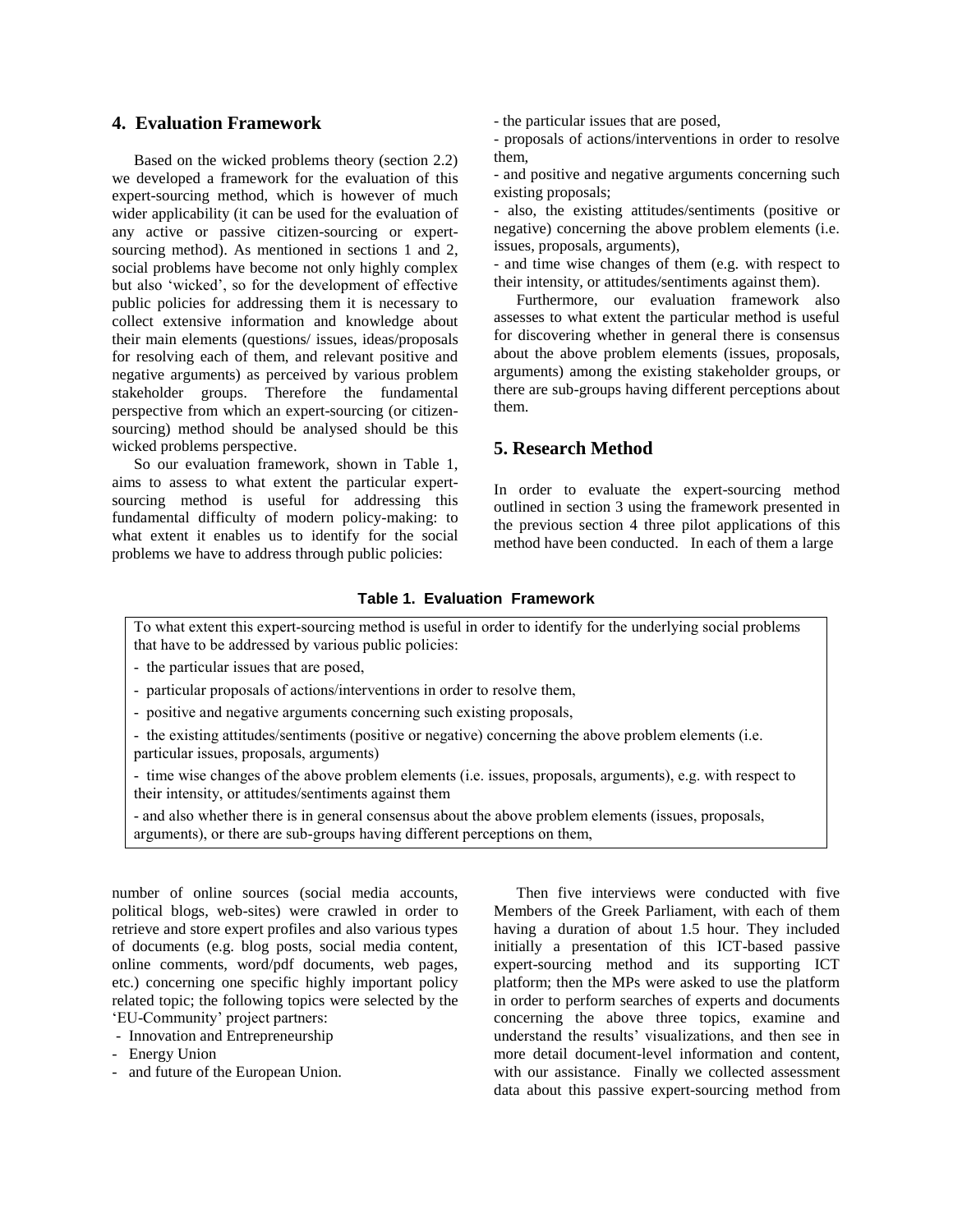the interviewed MPs using a combination of both qualitative and quantitative techniques. According to relevant literature [9, 40] on one hand the qualitative techniques allow a more in-depth examination of a social phenomenon, and enable the creation of deeper knowledge about it; for some predefined aspects of the examined phenomenon (such as the ones proposed by our analysis framework) they enable the collection of detailed evidence concerning various perceived positives and negatives, as well as their deeper explanation ('how' and 'why'). On the other hand, the quantitative techniques offer the advantage of enabling the summarization for each of our predefined aspects of all its positives and negatives into a single rating, which makes it easier to draw conclusions. For these reasons, in order to combine the abovementioned advantages of the qualitative and the quantitative techniques, in each of these interviews we conducted initially qualitative discussions focused on the aspects/questions of our evaluation framework (see Table 1), in order to gain a deeper and richer understanding of why the participants perceive a low or high level of usefulness along each of these dimensions. Then we asked them to fill a questionnaire, which has been structured based on the aspects/questions of our analysis framework: they were

all converted to positive statements, and the interviewees were asked to provide the degree of their agreement/disagreement with each of them in a fivelevels scale (1 = strongly disagree, 2 = disagree, 3 = neutral,  $4 = \text{agree}$ ,  $5 = \text{strongly agree}$ , as a summary/aggregation of all the positives and negatives they perceived along the particular value dimension (and discussed with us qualitatively previously). The above qualitative discussions were recorded with the consent of the interviewees, and then transcribed and coded manually using an open coding approach [9].

### **7. Results**

In Table 2 we can see the results of the processing of the quantitative data collected through the questionnaire (for each aspect/question are shown the frequencies/numbers of each of the possible responses 'strongly disagree' (SD), 'disagree'(D), 'neutral'(N), 'agree' (A) and 'strongly agree' (SA) respectively).

We can see that there is wide agreement that this expert-sourcing method is useful for identifying the particular elements of the social problems that have to be addressed through public policies:

| <b>OUESTION</b>                                                                                                                                                                       | SD |   | N              | A | SА |
|---------------------------------------------------------------------------------------------------------------------------------------------------------------------------------------|----|---|----------------|---|----|
| To what extent this ICT-based method is useful in order to identify for the<br>underlying social problems that have to be addressed by various public policies:                       |    |   |                |   |    |
| - the particular issues that are posed,                                                                                                                                               | 0  | 0 |                | 4 |    |
| - particular proposals of actions/interventions in order to resolve them,                                                                                                             | 0  |   | $\Omega$       |   |    |
| - positive and negative arguments concerning such existing proposals,                                                                                                                 | 0  | 0 |                | 3 |    |
| - the existing attitudes/sentiments (positive or negative) concerning the above<br>problem elements (i.e. particular issues, proposals, arguments)                                    | 0  |   | $\overline{2}$ | 2 |    |
| - time wise changes of the above problem elements (i.e. issues, proposals,<br>arguments), e.g. with respect to their intensity, or attitudes/sentiments against<br>them               | 0  |   |                | 3 |    |
| - and also whether there is in general consensus about the above problem<br>elements (issues, proposals, arguments), or there are sub-groups having different<br>perceptions on them. | 0  |   |                |   |    |

**Table 2. Results of Processing Quantitative Data Collected through Quaetionnaire (Frequencies)**

- for identifying in more detail their particular issues (4 agree, 1 neutral),

However, lower is the level of agreement concerning the usefulness of the method for the identification of the attitudes and sentiments of the society concerning the above main social problem elements (particular issues posed, expressed proposals for actions/interventions and arguments on them) (1 disagree, 2 neutral, 2 agree).

<sup>-</sup> the existing proposals for actions/interventions for addressing them (5 agree),

<sup>-</sup> as well as positive and negative arguments concerning such proposals (1 neutral, 3 agree, 1 strongly agree).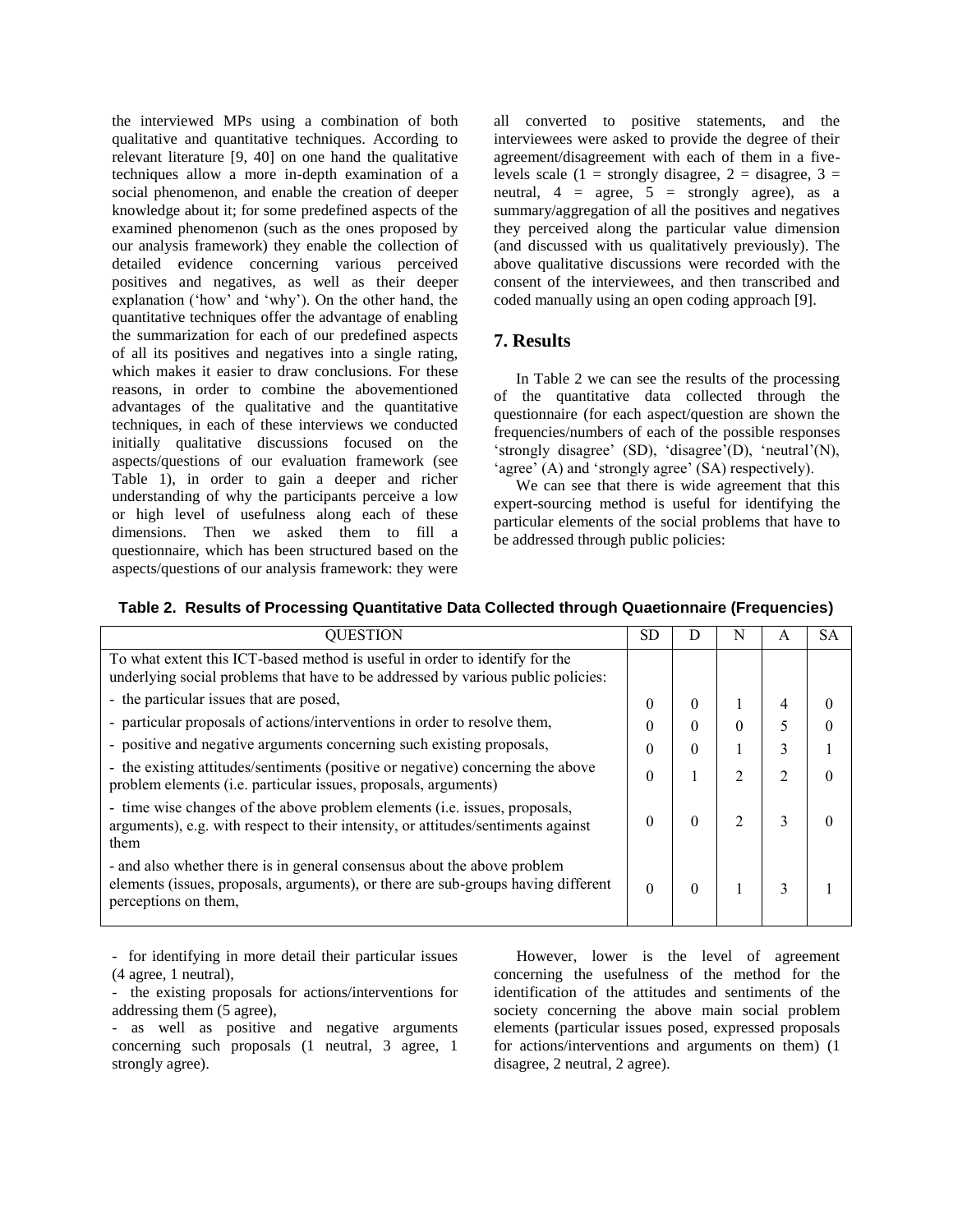The interviewees believe that proposals are the most probable problem element to emerge (directly or indirectly) from reading the relevant documents provided by the method. This was further explained by one of the interviewees: *"Even if documents do not contain particular proposals, they can help me get informed and be updated on the existing perspectives, which usually correspond to particular directions of action/intervention. For me the more documents I read the more ideas may emerge for addressing social problems"*. However, one of the perceived weaknesses of the method revealed during the discussions is that the particular issues, proposals and arguments are not directly provided by this method: they are not evident at a first glance, and the user has to read carefully the provided documents in order to identify them, which requires much effort and time. So the following improvement was suggested for addressing this weakness: it would be beneficial to include advanced text processing capabilities for extracting the main terms that emerge from the documents, which will be a substantial assistance for identifying particular issues, proposals and arguments. Also, it has been suggested that for the improvement of the assistance provided for the identification of positive and negative arguments for various proposed alternative directions of action/intervention it would be very useful in the results' visualization to show not only the time wise sequence of the documents, but also existing links between them visualized as threads. For example, a policy proposal document should be linked with documents with responses on it, and then with documents with opinions on these responses, and so forth, enabling the users to have a more complete picture of the specific sequence of interactions. Also, the interviewees pointed out that the sentiment classification at document level provided by this method provides a general indication of the overall sentiment of the document (positive, neutral or negative); however, this might be a simple aggregation of different sentiments existing in different parts of the document. This does not allow the identification of sentiments at the more detailed level of particular problem elements (i.e. sentiments for particular issues, proposals, arguments), which necessitates reading the documents in order to recognize existing sentiments towards the above elements.

With regard to the usefulness of the method for identifying time wise changes in the above main problem elements the opinions of the interviewees are divided: 3 of them agree on its usefulness, whereas the other 2 are neutral. As they explained in the qualitative discussions, only some major trends may be visible. An inherent weakness of the method mentioned was that since the policy processes (meant as legislative

procedures, or political debates in general, around which documents are collected, as mentioned in section 3) have to be created by the user manually, this method does not allow the detection of new emerging problems, so it enables only the detection of new issues concerning the problems covered by the already defined policy processes.

The level of agreement is higher when it comes to the level of usefulness for understanding whether there is consensus about the main elements of the specific social problem among the stakeholder groups, or there are different sub-groups with different perceptions about them (1 neutral, 3 agree, 1 strongly agree). It was mentioned that the lack of a 'deeper' processing of the documents provided by the method, does not allow the direct identification of differences among stakeholder groups concerning in their perceptions of the main problem elements (particular issues posed, expressed proposals for actions/interventions and arguments on them); it is necessary for users to read the documents, in order to find out whether there are such differences. So it would be quite useful to include the abovementioned advanced text processing capabilities for extracting the main terms that emerge from each document; and based of them to generate comparative views of the extracted terms from groups of documents corresponding to the authors' categories the system distinguishes as mentioned in section 3 (e.g. academics and researchers, think tanks, EU institutions, national, regional and local government organizations, international organizations, civil society organizations, business/trade union, press-media), or to other author groupings defined by the user.

### **8. Conclusions**

Previous research in the area of government citizen-sourcing has concluded that it should be oriented not only towards the general public, but also the knowledgeable experts as well. This is in line with the conclusions of the long political sciences debate, and the corresponding research stream, concerning the 'democracy versus technocracy dilemma', which has revealed the role and importance of both democracy and technocracy as the two main foundations for the development of effective and acceptable public policies, and the need for balance as well as interaction between them. Therefore it is necessary to develop our knowledge base in the area of government expertsourcing.

This paper makes contribution in this direction. It evaluates an advanced passive expert-sourcing method based on social media, which has been developed as part of the European research project 'EU-Community', from a fundamental perspective: the wicked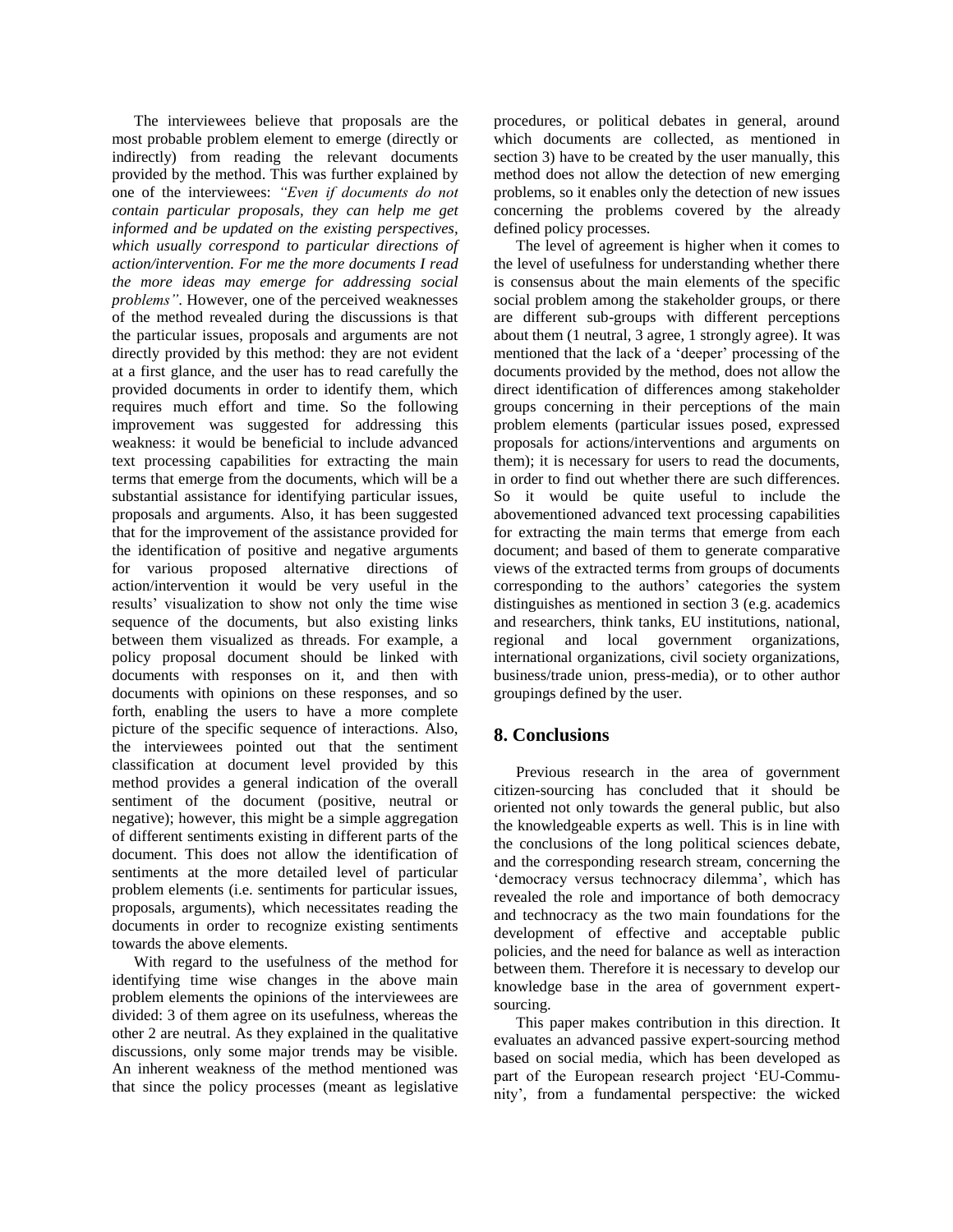problems theory perspective [10, 16, 23, 24, 41]. In particular, we examine to what extent this method enables government agencies to collect from experts high quality information concerning the main elements of important social problems that have to be addressed through public policies: particular issues posed, alternative interventions/actions, and advantages/ disadvantages of them, as well as to what extent there is consensus about these elements among different stakeholder groups. The evaluation framework we developed for this purpose is of wider applicability and usefulness for future research in the area of government citizen-sourcing and expert-sourcing.

It has been concluded that this method has high levels of usefulness for the identification of the main elements of important social problems that have to be addressed through public policies (particular issues, actions/interventions proposals, advantages and disadvantages of them). Therefore it can significantly contribute to addressing addressing the fundamental difficulty of modern policy-making: highly complex and 'wicked' social problems to be addressed, with many issues, proposed interventions/actions, having many advantages and disadvantages, and also various stakeholder groups with differing views and perceptions about them.

Furthermore, this method has medium to high levels of usefulness for identifying existing attitudes/ sentiments in the society towards the above main problem elements, as well as their time wise change. Finally, it has high levels of usefulness for gaining an understanding of whether there is consensus for the above problem elements, or there are groups with different perceptions about them.

Another interesting finding of the above analysis are some proposed improvements of this method, which can significantly enhance its expert-sourcing value. The most important of them is to proceed to a deeper processing of the text of the policy related documents provided by this method, aiming at the extraction of their main terms and relevant sentiments (at the level of one document or a group of documents). Furthermore, this enables the generation of comparative views of the extracted terms from groups of documents, which correspond to different authors' groups, allowing the direct identification of differences in their perceptions concerning the particular social problem and public policy. Also, the identification of sentiment not only at the level of a document, but also at a more detailed level (e.g. at the level of a paragraph or even a sentence) would allow a better understanding of the attitudes/sentiments of different stakeholder groups against the elements of the particular social problem.

Further research is required for the evaluation of

the specific passive expert-sourcing method from more perspectives, originating from both political and management sciences, as well as for the development and analysis of more ICT-based expert-sourcing methods, and in general for the development of our knowledge base in the area of government expertsourcing. Also, more research should be conducted on the exploitation of ICT for the transfer of knowledge in the opposite direction: from the democratic processes towards the experts/ technocracy (which is equally important in order to have a balance and bi-directional interaction between these two fundamental foundations of public policy making).

### **10. References**

[1] Androutsopoulou, A., Mureddu, F., Loukis, E., and Charalabidis, Y. (2016). "Passive Expert-Sourcing for Policy Making in the European Union", Proceedings of IFIP EGOV-EPART 2016 Conference, Guimarães, Portugal.

[2] Bekkers, V., Edwards, A., and de Kool, D. (2013). "Social media monitoring: Responsive governance in the shadow of surveillance?", Government Information Quarterly 30(4): 335-342.

[3] Brabham, D. C. (2008). "Crowdsourcing as a Model for Problem Solving: An Introduction and Cases", Convergence: The International Journal of Research into New Media Technologies 14(1): 75-90.

[4] Brabham, D. C. (2013). "Crowdsourcing'. The MIT Press: Cambridge, MA.

[5] Brown, M. B. 2009. Science in Democracy: Expertise, Institutions, and Representation. The MIT Press: Cambridge, MA.

[6] Charalabidis, Y., and Loukis, E. (2012). "Participative Public Policy Making Through Multiple Social Media Platforms Utilization", International Journal of Electronic Government Research 8(3): 78-97.

[7] Conklin, J. (2003). "Dialog Mapping: Reflections on an Industrial Strength Case Study". In Visualizing Argumentation: Software Tools for Collaborative and Educational Sense-Making (Kirschner, P., Buckingham Shum, P. and Carr C. Eds.), Springer Verlag: London, UK.

[8] Conklin, J. and Begeman, M. (1989). "gIBIS: A tool for all reasons". Journal of the American Society for Information Science 40(3): 200–213.

[9] Cooper, D. R., and Schindler, P. S. (2013). "Business Research Methods - 12th Edition". McGraw-Hill: New York. [10] Coyne, R. (2005). "Wicked problems revisited," Design Studies 26: 5-17.

[11] Esmark, A. (2017). "Maybe It Is Time to Rediscover Technocracy? - An Old Framework for a New Analysis of Administrative Reforms in the Governance Era". Journal of Public Administration Research and Theory 27(3):501-516.

[12] Ferro, E., Loukis, E., Charalabidis, Y., and Osella, M. (2013). "Policy Making 2.0: From Theory to Practice," Government Information Quarterly 30(4): 359–368.

[13] Fischer, F. (1990). "Technocracy and the Politics of Expertise". Sage: London.

[14] Gil-Garcia, J. R., Zhang, J. and Puron-Cid, G. (2016).